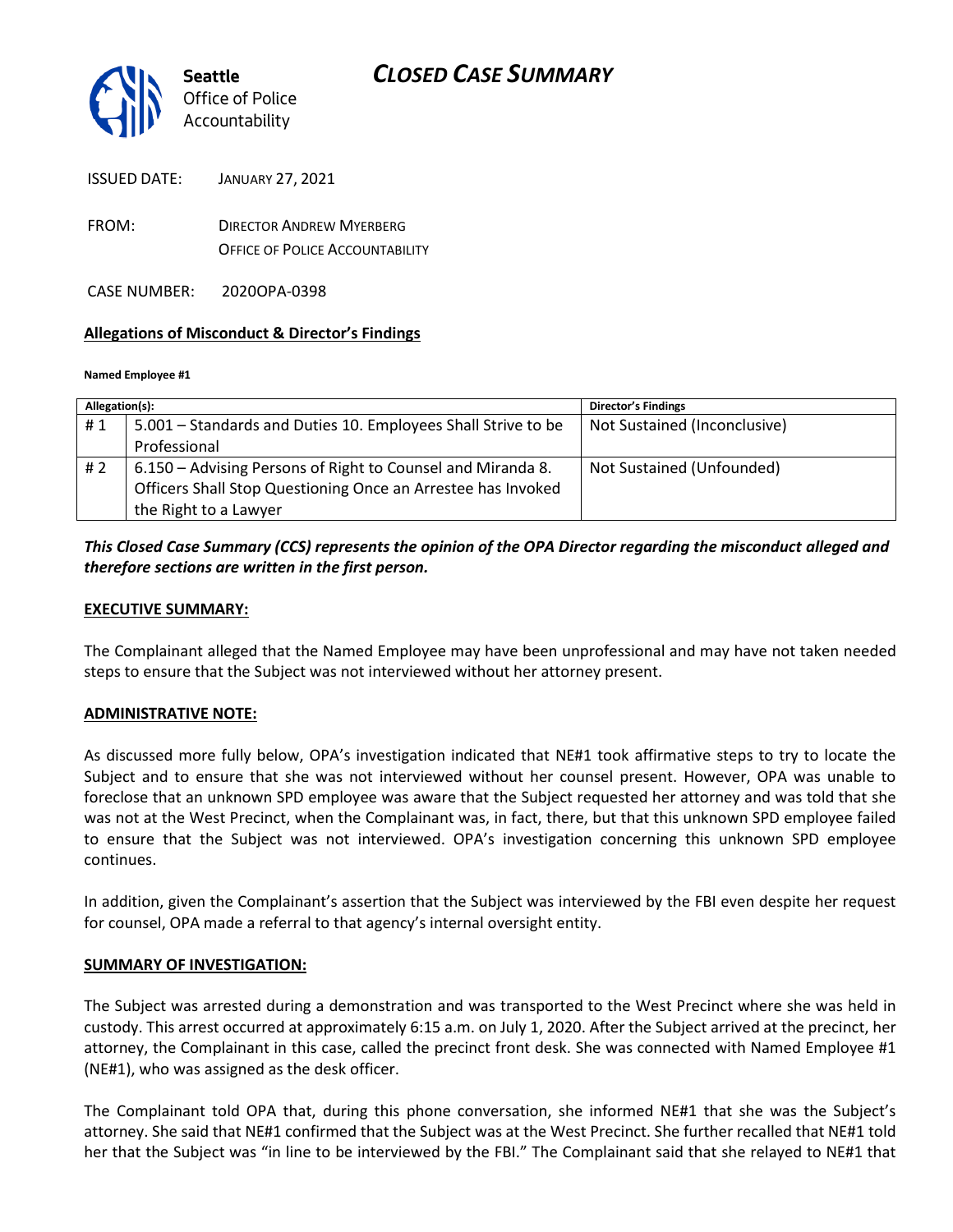

**Seattle** *Office of Police Accountability*

# *CLOSED CASE SUMMARY*

OPA CASE NUMBER: 2020OPA-0398

the Subject had invoked her right to counsel and was not to be interviewed without an attorney present. She further told NE#1 that she was coming to the precinct.

The Complainant said that, when she arrived, she tried to access the West Precinct but was not permitted to do so. She spoke to several SPD employees, including a supervisor who she knew and characterized as helpful, but she could not get in contact with the Subject. She stated that she again called the precinct and spoke with NE#1. She reiterated that she wanted to speak with her client before any FBI interview. She said that NE#1 put her on hold for 10 minutes. Once NE#1 came back on the line, he told the Complainant that the Subject had already been interviewed "informally" by the FBI. The Complainant relayed that the Subject later confirmed that she was never told that the Complainant was at the precinct. The Subject also affirmed that the FBI interviewed her despite her request for counsel. As a result of the Complainant's allegations, OPA commenced this investigation.

OPA interviewed NE#1. He recalled speaking with the Complainant on the phone. He confirmed that she stated that she was the Subject's attorney, that she was on her way to the West Precinct, and that she did not want her client interviewed without her being present. NE#1 told the Complainant that he was not involved in prisoner processing and that he did not know whether the Subject was at the precinct. However, based on a request from the Complainant, he agreed to go speak to officers who were assigned to prisoner processing. He said that he talked to a Detective who professed no knowledge of the Subject. He looked at the prisoner log and saw the Subject's name; however, he could not find her in any of the holding cells. He again spoke to the Detective and asked about the Subject. The Detective stated that he did not know where the Subject was but noted that the FBI was conducting interviews. NE#1 asked where these interviews were being conducted and the Detective said that he did not know. He returned to the front desk and continued his call with the Complainant. He told the Complainant that he was unable to locate the Subject. NE#1 had no recollection of telling the Complainant that the Subject was "in line" to be interviewed or stating that the Subject had already been interviewed "informally."

NE#1 spoke with the Complainant a second time when she again called the West Precinct. She stated that she was outside. NE#1 asked a supervisor to go speak with her and a Sergeant did so. NE#1 did not see or speak in-person with the Complainant. He also did not keep her on hold at that time.

The Sergeant's Body Worn Video (BWV) showed his conversation with the Complainant. He initially told her that he had just arrived at the West Precinct and did not know anything about the Subject. He went inside of the precinct and spoke with NE#1. He asked NE#1 if the Subject was interviewed by the FBI and NE#1 responded: "No, they were just determining whether they were going federal or local. She was read her rights…" The remainder of NE#1's statement to the Sergeant was cut off as the Sergeant walked away. The Sergeant walked outside and conveyed to the Complainant that, based on what he learned, the Subject was not interviewed by the FBI. The Complainant replied that, if this was the case, why was she told by NE#1 that the Subject was "in line" to be interviewed. The Sergeant said that he did not know and that the Complainant could speak with the Subject at the jail.

Given his role as the desk officer, NE#1 was not assigned with BWV and, as such, he did not record his conversations with the Complainant.

#### **ANALYSIS AND CONCLUSIONS:**

## **Named Employee #1 - Allegation #1**

*5.001 – Standards and Duties 11. Employees Shall Be Truthful and Complete in All Communication*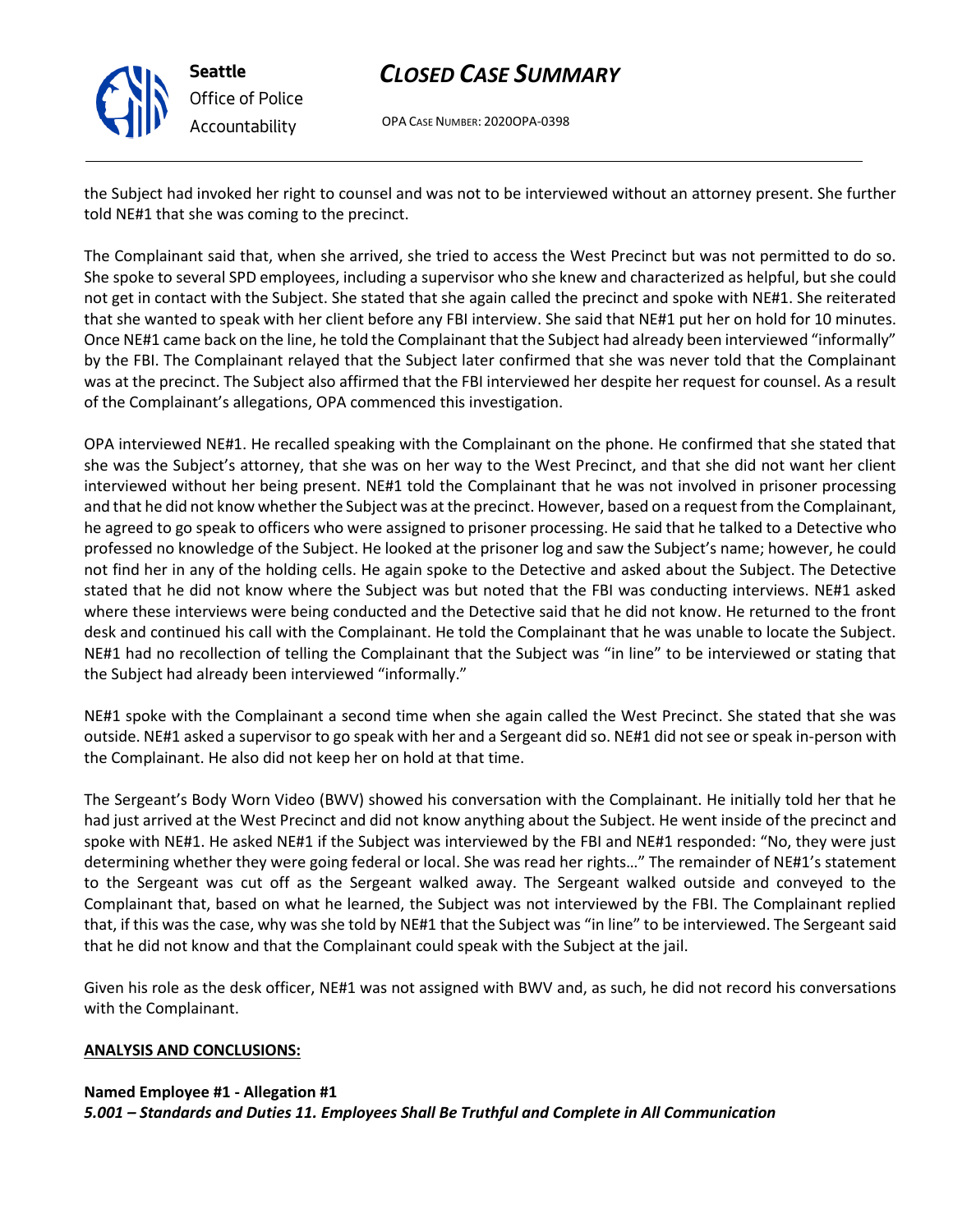

# *Office of Police*

# *CLOSED CASE SUMMARY*

OPA CASE NUMBER: 2020OPA-0398

SPD Policy 5.001-POL-10 requires that SPD employees "strive to be professional at all times." The policy further instructs that "employees may not engage in behavior that undermines public trust in the Department, the officer, or other officers." (SPD Policy 5.001-POL-10.)

In assessing NE#1's professionalism and as indicated below, OPA finds that NE#1 did not engage in actions that contributed to the Subject being interviewed without her counsel present, to the extent this occurred. To the contrary, OPA concludes that he took steps to ensure that this would not occur, even if he was ultimately unsuccessful in locating the Subject. Moreover, OPA found insufficient evidence to determine that NE#1 was dismissive of the Complainant or that he purposefully obstructed her attempts to locate the Subject in any respects.

However, one area of concern for OPA is whether NE#1 provided the Complainant and/or the Sergeant with inaccurate information. Specifically, the Complainant asserted, both while outside of the West Precinct and again when she filed this complaint, that she was told by NE#1 that the Subject was "in line" to be interviewed by the FBI. She also claimed that NE#1 told her that the Subject had already been "informally" interviewed by the FBI. During his OPA interview, NE#1 had no recollection of making either statement to the Complainant. If he did say this, which OPA cannot determine based on the lack of a recording of the phone conversation between NE#1 and the Complainant, this may have been in conflict with his later statement to the Sergeant that no interview was conducted. Providing misleading and/or confusing information to either the Complainant or the Sergeant could, under certain circumstances, constitute a professionalism violation; however, the evidence here is inconclusive.

For these reasons, OPA recommends that this allegation be Not Sustained – Inconclusive.

# Recommended Finding: **Not Sustained (Inconclusive)**

## **Named Employee #1 - Allegation #2** *6.150 – Advising Persons of Right to Counsel and Miranda 8. Officers Shall Stop Questioning Once an Arrestee has Invoked the Right to a Lawyer*

SPD Policy 6.150-POL-8 states that officers shall stop questioning an arrestee once that individual has invoked the right to an attorney. This allegation was classified for investigation against NE#1 based on the possibility that he failed to take steps to inform other officers that the Complainant had expressly stated that the Subject should not be questioned without an attorney present and that she was on her way to the West Precinct. While NE#1 did not question the Subject, if he failed to pass the information on and she was subsequently interviewed, he would bear at least partial responsibility for this.

At his OPA interview, NE#1 explained that, after speaking with the Complainant, he spoke to a Detective who was handling prisoner processing and passed on what he learned from the Complainant. He stated that he further examined the prisoner log, tried to find the Subject, and again spoke to the Detective. Despite his best efforts, he was unable to locate the Subject or to determine whether she was going to be interviewed or had already been interviewed at that time.

From OPA's review of the record, there was no evidence contradicting NE#1's assertion that he took affirmative steps to provide notification that the Subject's right to counsel had been invoked. Indeed, the Complainant proffered no such evidence. As such, there is no basis to conclude that NE#1 personally violated this policy.

The above being said, the possibility remains that a yet to be identified SPD employee was aware that the Complainant was coming to the precinct and that the Subject's right to counsel had been invoked and did not take